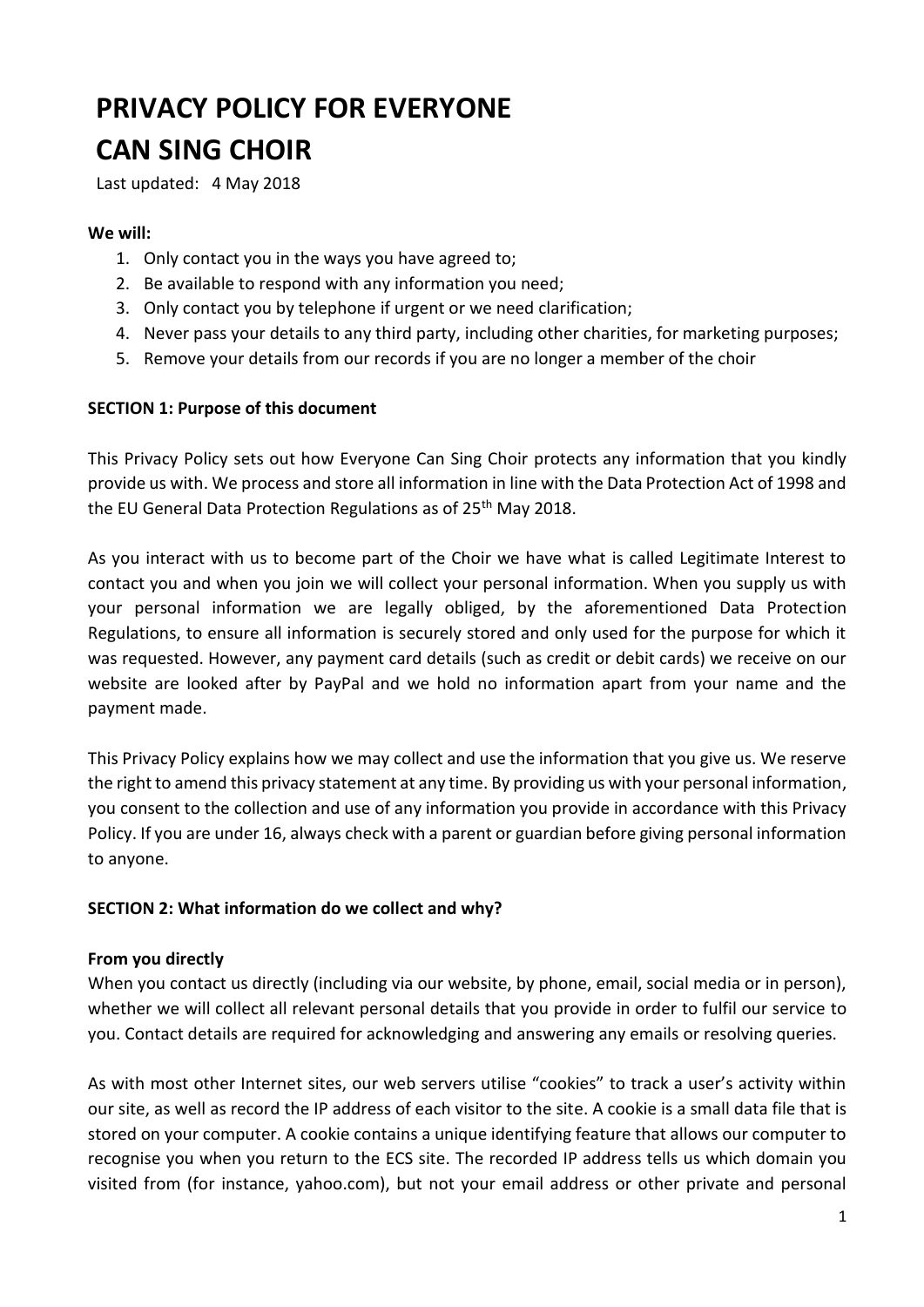information. We use the information we record to help diagnose problems with our servers, to administer the website more effectively, and to gather broad demographic information about what countries and domains our visitors come from and their interest on our site.

## **From third parties**

In addition, we collect aggregated or anonymous information about the services you use on our website and how you use them—for example, when you watch a video or a recording, on our website. None of this data can be identified to an individual and is purely to see the popularity of a campaign or for us to see which pages you like.

# **SECTION 3: DATA USAGE AND STORAGE**

## **What do we use it for?**

We will not do anything with your information you would not reasonably expect. Personal data provided by you is used in order to:

- Resolve any queries regarding your giving or your contact with us;
- Fulfil our reporting and legal obligations for accounting and tax purposes;
- Fulfil requests from you such as providing information or including you in an event;
- Track your correspondence with us so we can provide the best possible service for you and avoid repeated queries;
- Surveys: We may invite you to participate in surveys to help us improve our website and services. Participation is always voluntary, by explicit consent only, and no individuals will be identified as a result of market research, unless you consent to us publishing your feedback;

## **How long do we keep data for?**

We will only keep your personal data for as long as is required in order to carry out each activity. In order to fulfil our legal and accounting obligations, we are required to keep your donation details for 7 years from the date of the most recent transaction. Credit and debit card details are never kept or stored—see "Data Sharing" for more information on this.

Our record-keeping of your donation history does not affect your preferences with regard to how we contact you; these will be respected at all times. If you have asked us to end all communication with you and there is no financial history we need to keep, we will delete your details entirely from our systems.

## **Who has access to it?**

Access to personal data is restricted to only those staff members and long-term and vetted volunteers who require it in order to carry out their job role and/or fulfil the service to you. Those restrictions are enforced through our IT system permissions and passwords.